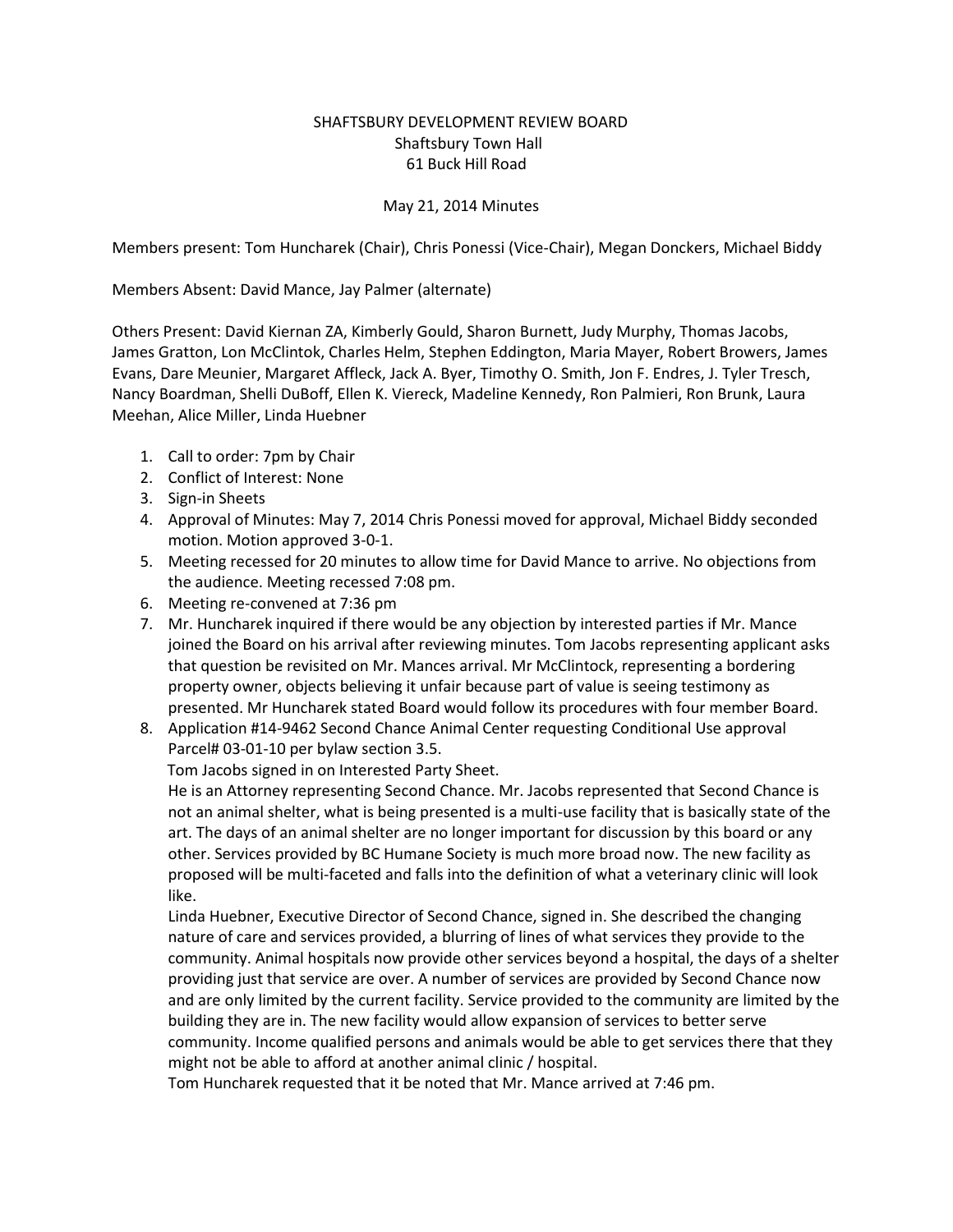Mr. Huncharek asked for questions from the Board for Ms. Huebner. Mr. Huncharek asked if the facility will be accepting animals from the public at large. Ms. Huebner responded that it would not be open to any member of the community. What they are proposing is to fill a niche for animals that are not receiving services at other veterinary clinics because their owners cannot afford it. These are animals that may not be currently receiving much if any veterinary care, this new facility can fill that need.

Mr. Huncharek asked if there was a registration process with the State, and the difference between licensed and registered and what would their facility be registered/licensed as? Ms. Huebner was unable to provide that answer and will return to the Board to respond. The Chair asked Ms. Huebner to estimate the amount of care that would be provided to shelter animals vs. those coming in from outside? Ms. Huebner responded that "to some extent it remains to be seen". She offered to provide the splits she has now at the current facility. Surgeries in the past year were 881 consisting of 460 shelter animals, community animals were 409 through SNAP program, 11 through Vt. Spay & Neuter. SNAP is an income qualified program that provides owners with basic health care.

Chair asked if qualified for reduced rate care and animal has swallowed needle will they be treated? Yes if income qualified, if not income qualified would be a referral.

Megan Donckers asked if they expected to care for more animals at the new facility. Ms. Huebner that they did not see an increase in the number of animals cared for. Up to 17 dogs and 85 cats can be serviced in the new facility, three more dogs than current facility. Three new additional kennels will be quarantine kennels.

Ron McClintock requested the Board inquire about staffing. Ms. Huebner reported that currently there are Veterinarians as consultants and space for a Veterinarians office in the new building. Mr. McClintock asked how many full time Veterinarians would be on staff, and would someone be on 24 hr. call? Staffing will depend on how popular the clinic is explained Ms. Huebner. They expect demand to grow and staff accordingly. Veterinarians are not in every day. In 2013 two Veterinarians provided service for a total of 351 hours.

Ms. Sharon Burnett of Second Chance signed in and reported that staffing consists of 8 full-time and 10 part-time paid employees, and a very large volunteer program. It is not staffed 24 hours. Current hours are: Monday closed limited staffing, Tuesday through Saturday open to public 11- 3:30, Wednesday and Friday open till 7 pm. Sunday open to public 12-3.

Chris Ponessi questioned the percentage of veterinary services provided. Noting that if less than 50% of the usage is Veterinary services, its primary use is not a Veterinary Hospital. Prior testimony indicated that the majority of spay/neuter operations were to shelter animals. Ms. Huebner stated that services provided now are limited only by the facility. They want to grow and change with the animal protection movement. To expand and grow they need the new facility.

Mr. Huncharek requested information on definition of Veterinary Hospital and Animal Shelter. Ms. Huebner suggests looking at what is provided now, some Veterinary Hospitals provide shelter services, some shelters provide veterinary services. A strict definition is limiting. She voiced concern that we were getting involved with semantics here. Because there is no definition in bylaw we are left to figure out what this means.

Board concluded questioning. Chair asked for questions from floor that he would present to Second Chance representatives.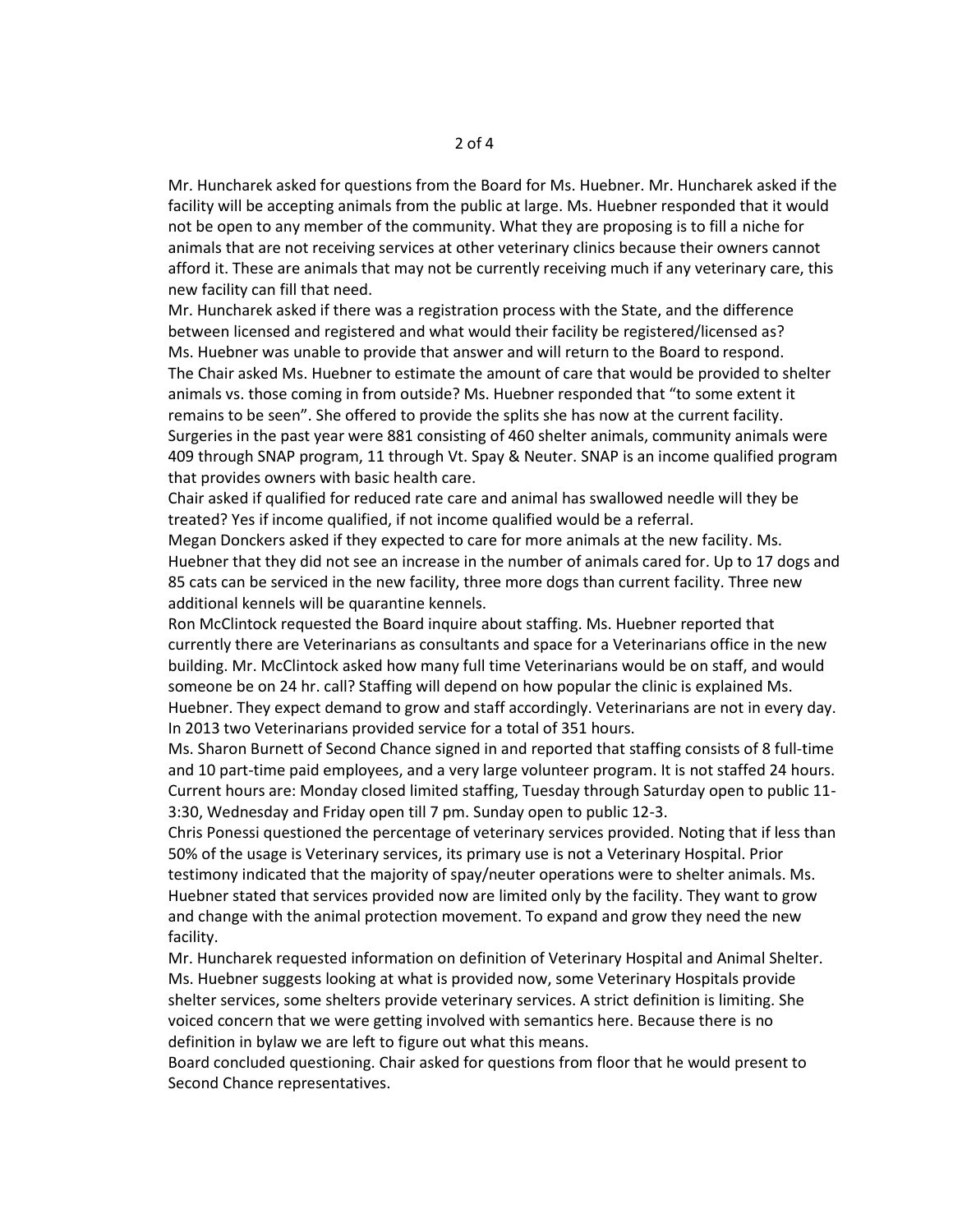A question was answered reviewing shelter hours. Mr. McClintock asked if there were surgeries other than the 881 spay or neuter procedures reported earlier. They responded no. However other surgical procedures could be incorporated at the same time the spay or neuter procedure took place. No specific number for surgeries other than spay/neuter presented.

A question was asked regarding the fact that a Veterinarian was only available less than 19% of the time at Second Chance now. How did that qualify as hospital with that level of emergency care. Ms. Huebner stated that what was discussed were the current hours. The community clinic could have much different hours. It would be consistent with other Veterinary Hospitals that do not have Emergency Care but provide referrals.

A member of audience asked about some details from hearing on original application. Mr. Jacobs responded that this was an all new application. Presenting what is now and what will be with the new facility. The majority of services will be veterinary type services, for those that come through adoption process and those who come through various programs.

Ms. Donckers asked "how is that different than right now? What you just said." Mr. Jacobs responded that the new facility allows them to be much more on the hospital vet side of things versus now all they do is receive animals, do surgeries, minor surgeries. The new facility will allow much broader service. Mr. Jacobs went on to say "if you are looking at today and we're coming before you with a shelter, I would say a shelter is a shelter, you're not going to fall under that by law. Under the new facility is a very multi-faceted facility. It certainly falls under bylaws relative hospital veterinary use for care of animals, much more."

Mr. Huncharek asked a question about economic qualification. Ms. Huebner responded that exact qualifications vary as it is a dynamic situation. She also stated that no other facility was providing these services in the county.

Mr. Ponessi observed that by reading the bylaw the Board can approve a hospital that has a shelter as an ancillary use. The Board cannot approve a shelter that provides veterinary services as an ancillary use. Primary use has to be hospital. If shelter and adoption is provided to 100% of the population, but veterinary care to only less than 50% of the community that economically qualify, that does not prove that veterinary service is primary use.

Ms. Huebner responded that she would interpret it differently. With the veterinary part of the plan they are trying to serve an underserved part of the community, the concept of a humane community, not competing with but cooperating with other veterinary providers.

Mr. Jacobs explained that this is a not for profit. This is why there are some limitations to what this organization can do.

Mr. Jacobs had no other witnesses to call.

Mr. McClintock, representing a neighboring property, addressed the Board. He stated that plain ordinary meaning is in bylaws. A veterinary hospital provides medical care for animals. Second Chances own publications refer to them as a shelter. They are going to change from shelter to veterinary hospital. They have not stated what specific veterinary services they will provide. They have not said what the veterinary staff will be or what percentage of the services will be veterinary services versus other uses.

Mr. McClintock continued that based on their own testimony the applicants don't know what the actual usages will be. It is the applicants responsibility, said Mr. McClintock, to provide the Board with a plan that shows this is a veterinary hospital. Applicant has provided no staffing numbers, no clinic hours in terms of the number of patients they are going to see.